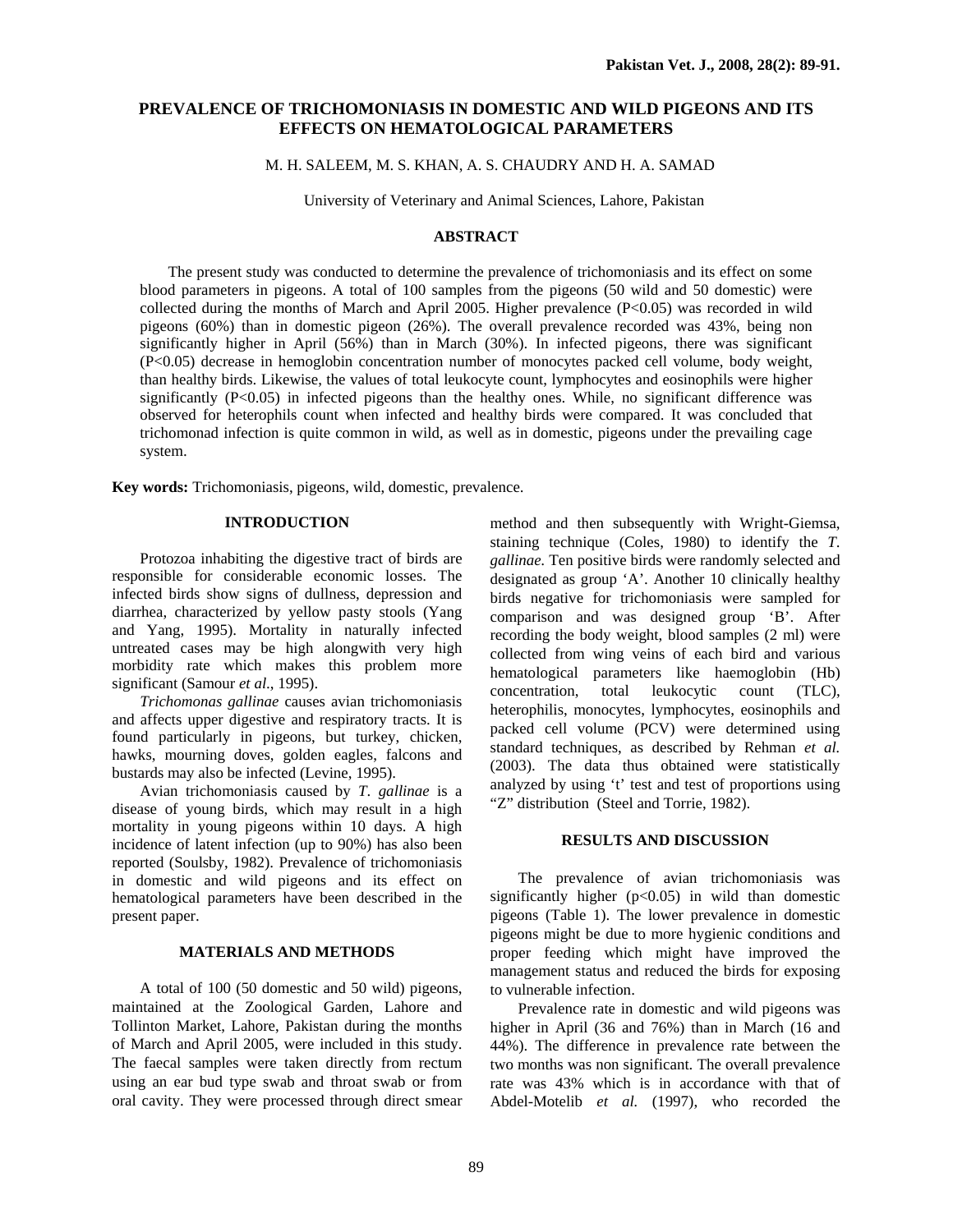prevalence of trichomoniasis as 40.6% in squab pigeons of Egypt.

Mckeon *et al.* (1997) observed higher incidence of 59% in racing pigeons in Australia. Overall incidence of trichomo-niasis was 38.8% in budgerigars, Senegal doves and racing pigeons, which was close to the present prevalence results. Villanua *et al.* (2006) studied the prevalence of trichomoniasis in common wood pigeon in Spain and found 34.2 percent occurrence of *Trichomonas gallinae*. No significant difference in prevalence was found between males and females. Gulegen *et al.* (2005) recoded 75.78 percent prevalence rate in domestic pigeon. The variation might be due to many factors like climatic conditions, geographical difference, seasonal variation, resistance of the host, different feeding habits, age of birds, difference in housing conditions, etc.

The haemotologic profile of infected and clinically healthy pigeons is presented in Table 2. The total leukocytic count (TLC), lymphocytes and eosinophils were higher (P<0.05) in infected birds. The heterophils were also high in infested birds but statistically no significant difference was observed between diseased and healthy groups. These results are similar to the findings of Sekhar and Sinha (1986), who observed anemia, lymphocytosis, leukocy-tosis and eosinophillia in trichomoniasis.

The anemia was observed in diseased pigeons as there was a significant  $(P< 0.05)$  decrease in Hb level and PCV in infested birds. Due to infectious process as indicated by the hematological parameters the infected pigeons remained under respiratory and digestive stress and could not gain weight properly whereas, the healthy pigeons gain more weight compared to the infected ones.

The results of the present study indicate that the trichomonad infection is quite common in wild, as well as in domestic, pigeons under the prevailing cage system. Risk factors leading to transfer and establish the disease, need further investigation to improve the management practice and to avoid infection in pigeons.

| Table 1: Prevalence of trichomoniasis in domestic and wild pigeons |  |  |  |  |  |  |  |  |  |  |  |  |  |  |
|--------------------------------------------------------------------|--|--|--|--|--|--|--|--|--|--|--|--|--|--|
|--------------------------------------------------------------------|--|--|--|--|--|--|--|--|--|--|--|--|--|--|

|               | Domestic pigeons        |                            | Wild pigeons                   | <b>Overall</b>             |                       |
|---------------|-------------------------|----------------------------|--------------------------------|----------------------------|-----------------------|
| <b>Months</b> | Total No. of<br>samples | No. of positive<br>samples | <b>Total No. of</b><br>samples | No. of positive<br>samples | infestation<br>$(\%)$ |
| March         | 25                      | 4(16%)                     | 25                             | $11(44\%)$                 | 30 <sup>a</sup>       |
| April         | 25                      | 9(36%)                     | 25                             | 19(76%)                    | 56 <sup>a</sup>       |
| Total         | 50                      | $13(26\%)^a$               | 50                             | $30(60\%)^b$               | 43                    |

Values with different superscripts within a row or a column differ significantly from each other (p<0.05).

**Table 2: Values of hematological parameters (mean ± SE) and body weight (mean ± SE) in healthy and infected pigeons (n=10)** 

| <b>Parameters</b>                   | <b>Healthy</b>                | <b>Infected</b>                  |
|-------------------------------------|-------------------------------|----------------------------------|
| $Hb$ (g/dl)                         | $9.950 \pm 0.4311^a$          | $6.450 \pm 0.2291^{\rm b}$       |
| TLC $(\times 10^3/\mu L)$           | $27150.00 \pm 567.89^{\rm a}$ | $30950.00 \pm 437.48^{\rm b}$    |
| Heterophils ( $\times 10^3/\mu L$ ) | $4645.00 \pm 53.188^{\rm a}$  | $4950.00 \pm 147.761^{\circ}$    |
| Monocytes                           | $1470.00 \pm 15.28^a$         | $1310.00 \pm 27.69^{\mathrm{b}}$ |
| Lymphocytes ( $\times 10^3/\mu L$ ) | $1575.00 \pm 343.6^a$         | $1825.00 \pm 226.7^{\rm b}$      |
| Eosinophils ( $\times 10^3/\mu L$ ) | $427.50 \pm 15.889^a$         | $635.00 \pm 36.729^{\rm b}$      |
| $PCV$ $(\% )$                       | $28.50 \pm 0.5821^{\rm a}$    | $20.80 \pm 1.052^{\rm b}$        |
| Body weight $(g)$                   | $360.50 \pm 11.98^a$          | $277.50 \pm 12.79^{\mathrm{b}}$  |

Values with different superscripts within a row differ significantly ( $p<0.05$ ) from each other.

#### **REFERENCES**

- Abdel-Motelib, T. Y., B. E1. G. Gala, E1-Gamal and B. Galal, 1997. Some studies on *Trichomonas gallinae* infection in pigeons. Assiut Vet. Med. J., 30(9): 277-288
- Coles, E. H.., 1980. Veterinary Clinical Pathology. 3rd. Ed., W. B., Sounder's Company, Philadelphia USA.
- Gulegen, E., B. Senlik and V. Akyol, 2005. Prevalence of trichomoniasis in pigeons in Bursa province, Turkey. Indian Vet. J., 82(4): 369-370
- Hofle, U., C. Gortazar, J. Ortiz, B. Knispel and E. Kaleta, 2004. Outbreak of trichomoniasis in wood pigeon (*Columba palumbus*) wintering roost. European J. Wildlife Res., 50(2): 73-77
- Levine, N. D., 1995. Veterinary Protozoology. lowa State University Press, Ames. Iowa USA, pp: 809- 812.